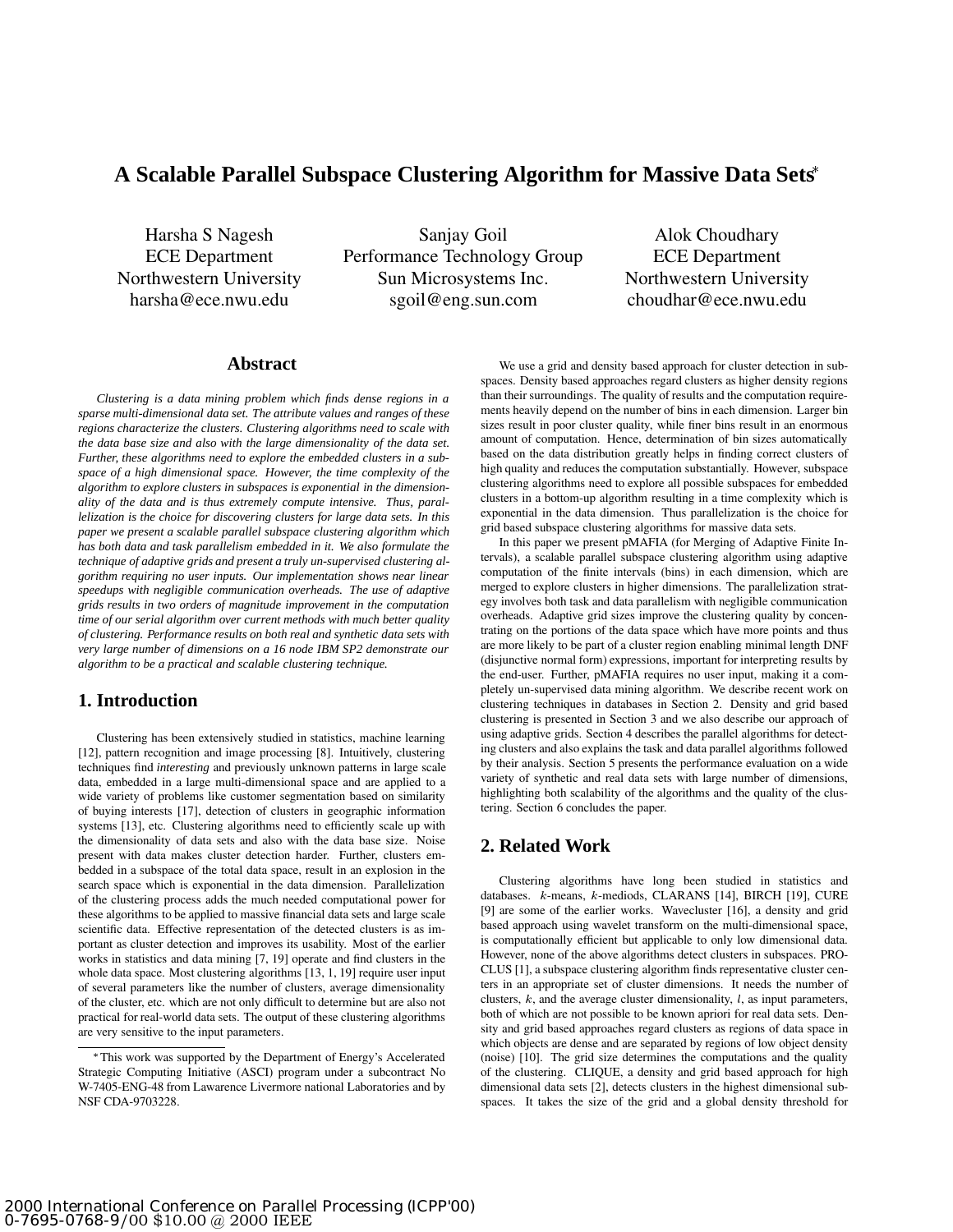clusters as input parameters. The computation complexity and the quality of clustering is heavily dependent on these parameters. ENCLUS [4], an entropy based subspace clustering algorithm requires a prohibitive amount of time to just discover interesting subspaces in which clusters are embedded. It also requires input of entropy thresholds which is not intuitive for the user. A survey of parallel algorithms for hierarchical clustering using distance based metrics is given in [15]. These are more theoretical PRAM algorithms. Recently, <sup>k</sup>-means algorithm has been parallelized [5], but is limited however in its applicability, as it requires the user to specify  $k$ , the number of clusters, and also does not find clusters in subspaces.

# **3. Density and Grid based Clustering**

Density based approaches regard clusters as higher density regions than their surroundings. A common way of finding high-density regions in the data space is based on the grid cell densities [10]. A histogram is constructed by partitioning the data space into a number of non-overlapping regions and then mapping the data points to each cell in the grid. Equal length intervals are used in [2] to partition each dimension, which results in uniform volume cells. The number of points inside the cell with respect to the volume of the cell can be used to determine the density of the cell.

Let  $A = \{A_1, A_2, \ldots, A_d\}$  be a set of attributes with domains  $\{D_1, D_2, \ldots, D_d\}$  defining  $S = A_1 \times A_2 \times \ldots \times A_d$ , a *d*-dimensional numerical space. Let  $r = (r_1, \ldots, r_d)$  be a *d*-dimensional input record. The space  $S$  is partitioned into a grid consisting of non-overlapping rectangular *units*. Let  $C = c_{1k'} \times c_{2k''} \times \ldots \times c_{dk'}$  be a *cell* (hyperrectangle) if for all  $i \in \{1,\ldots,d\}$ ,  $c_{ik'} \subseteq D_i$ .  $c_{ik'} = [l_{ik'}, u_{ik'})$  is the interval in the partitioning of  $A_i$  such that  $\bigcup_{a l l k} c_{i k} = D_i$ . In [2] each dimension, *i*, is partitioned into  $\epsilon$  equal intervals such that  $c_{ik} = \frac{D_i}{\epsilon}$  for all  $k = 1, \ldots, \epsilon$ . A record  $r = (r_1, \ldots, r_d)$  is contained in the cell C, if  $l_{ik} \leq r_i < u_{ik}$  for all  $c_{ik}$ . A cell C is dense if the fraction of the total data points contained in the cell is significantly greater (by some factor  $\alpha$ ) than the value expected if data were uniformly distributed in the data space. A significant deviation from uniform distribution can be characterized by a value of  $\alpha$  greater than 1.5.

Clusters are unions of connected high density cells. Two kdimensional cells are connected if they have a common face in the kdimensional space or if they are connected by a common cell. Creating a histogram that counts the points contained in each unit is infeasible in high dimensional data. Subspace clustering further complicates the problem as it results in an explosion of such units. A bottom-up approach of finding dense units and merging them to find dense clusters in higher dimensional subspaces has been proposed in CLIQUE [2]. Each dimension is divided into a user specified number of intervals,  $\epsilon$ . The algorithm starts by determining 1-dimensional dense units by making a pass over the data. In  $[2]$  candidate dense cells in any  $k$  dimensions are obtained by merging the dense cells in  $(k - 1)$  dimensions which share the *first*  $(k - 2)$  dimensions. However, this method of combining dense units does not explore all possible candidate dense cells. For example, consider two 3-dimensional dense units  $\{a_1, b_7, c_8\}$  and  $\{b_7, c_8, d_9\}$ , where  $(a, b, c, d)$  are the bins in the dimensions indicated by their subscripts. Let the numerical space be defined by an ordered set of dimensions  $\{1,\ldots,10\}$ . We can easily see that the two dense units results in a <sup>4</sup>-dimensional candidate dense unit  $\{a_1, b_7, c_8, d_9\}$  which is not formed by the approach in [2]. Thus, in our approach, candidate dense cells in  $k$  dimensions, are obtained by merging any two dense cells, represented by an ordered set of  $(k - 1)$ dimensions, such that they share *any* of the  $(k - 2)$  dimensions. A pass over data is made to find which of the candidate dense cells are actually dense. The algorithm terminates when no more candidate dense cells are generated. In [2] candidate dense units are pruned based on a minimum description length technique to find the dense units only in *interesting* subspaces. However, as noted in [2] this could result in missing some dense units in the pruned subspaces. In order to maintain the high quality of clustering we do not use this pruning technique.

#### **3.1. Adaptive Grids**

We propose an adaptive interval size in which bins are determined based on the data distribution in a particular dimension. The size of the bin and hence number of bins in each dimension in turn determine the computation and quality of clustering. Finer grids leads to an explosion in the number of candidate dense units, while coarser grids leads to fewer bins, and regions with noise data might also get propagated as dense cells. Also, a user defined uniform grid size may fail to detect many clusters or may yield very poor quality results. A single pass over the data is done in order to construct a histogram in every dimension. Algorithm 1 describes the steps of the adaptive grid technique. The domain of each dimension is divided into fine intervals, each of size  $x$ . The maximum of the histogram value within a window is taken to reflect the window value. Adjacent windows whose values differ by less than a threshold percentage are merged together to form larger windows ensuring that we divide the dimensions into variable sized bins which capture the data distribution. In essence, we fit the best rectangular wave which matches the data distribution. However, in dimensions where data is uniformly distributed this results in a single bin and indicates much less likelihood of the presence of a cluster. In order to examine these dimensions further, we split the domain into a small fixed number of partitions and collect statistics for these bins. This also allows us to set a high threshold as this dimension is less likely to be part of a cluster. This technique greatly reduces the computation time as we are able to limit the degree to which the bins from non-cluster dimensions contribute to the computation. In the dimensions with variable sized bins we set a variable threshold for each bin in that dimension. A bin in such a dimension is likely to be part of a cluster if it has a significantly (by a factor of  $\alpha$ ) greater number of points than it would have had, had the data been uniformly distributed in that dimension. Thus, for a bin of size  $a$  in a dimension of size  $D_i$  we set its threshold to be  $\frac{\alpha aN}{D_i}$ , where N is the total number of data points. A value of  $\alpha$  greater than 1.5 has worked well in our experiments.

**Algorithm 1** *Adaptive Grid Computation*

```
D_i - Domain of A_iN - Total number of data points in the data set a - Size of a generic bin
for each dimension A_i, i \in (1, \ldots, d)Divide D_i into windows of some small size x
      Compute the histogram for each unit of A_i, and set the value of
      the window to the maximum in the window
      From left to right merge two adjacent units if they are within a
      threshold \beta/* Single bin implies an equi-distributed dimension */
      if(number of bins == 1)
            Divide the dimension A_i into a fixed number of equal par-
            titions.
      Compute the threshold of each bin of size a as \frac{\alpha a N}{D_i}end
```
# **3.2. Adaptive Grids and Quality of Clustering**

Figure 1.1(a) illustrates the uniform grid used in CLIQUE and, as seen, generates many more candidate dense units than an adaptive grid illustrated in Figure 1.1(b). CLIQUE also uses a greedy algorithm as a postprocessing phase to generate the minimal description length of the clusters to make the cluster definitions more amenable to the end-user. It covers the found grids in clusters by maximal rectangles that provide coverage. Since this is an approximation of the cluster, it further adds to the complexity and reduces the correctness of the reported clusters. On the other hand, since pMAFIA uses adaptive grid boundaries its cluster definitions are minimal DNF expressions and report the boundaries of clusters far more accurately. Figure 1.2 shows a cluster definition in two dimensions. The cluster reported by CLIQUE, *pqrs*, shown in Figure 1.2(a), loses the boundaries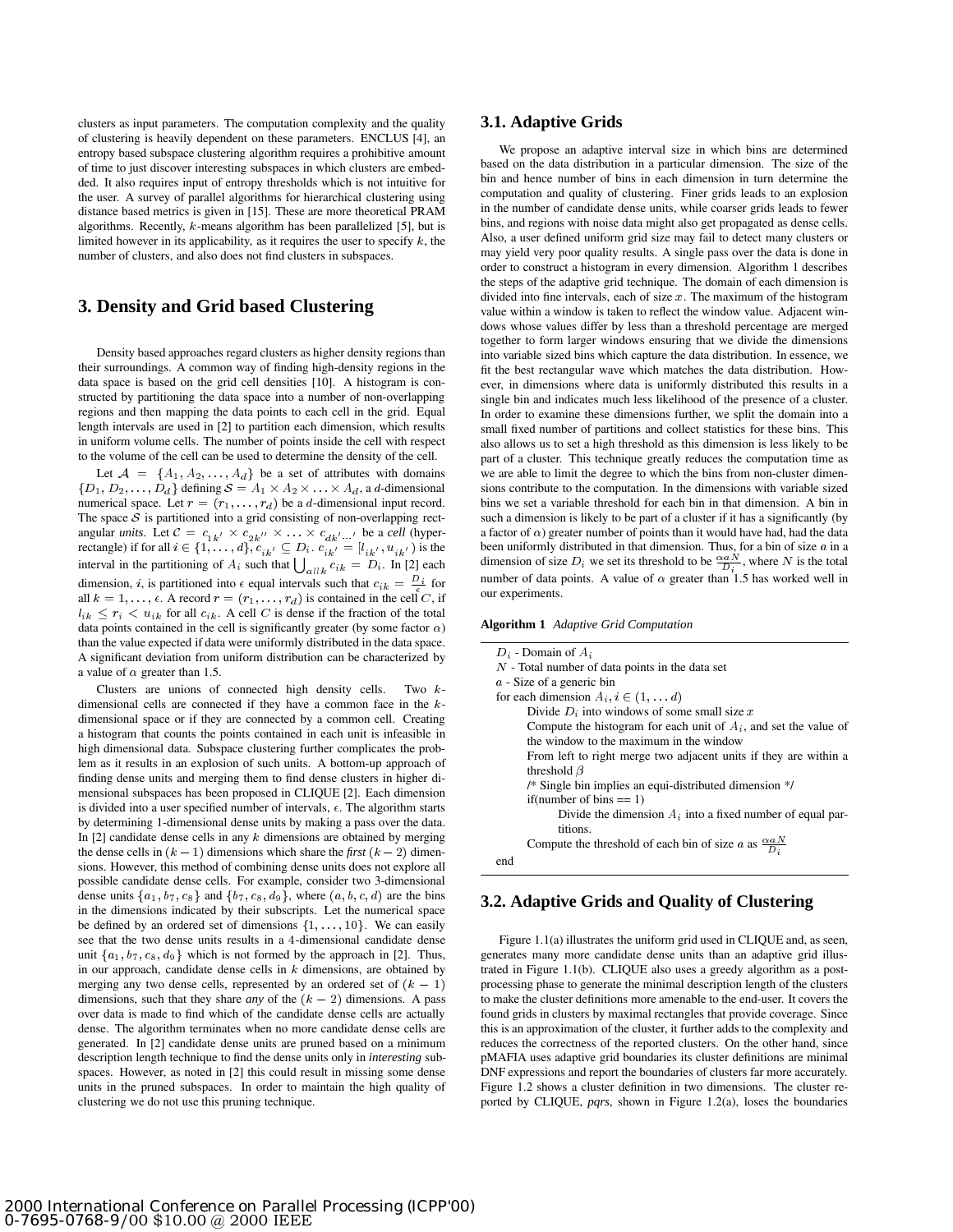of the cluster. pMAFIA develops grid boundaries very close to the boundaries of the cluster and reports  $abcdeffghijkl$  shown in Figure 1.2(b) as the cluster with the DNF expression  $(l, y) \wedge (m, z) \wedge (n, y) \wedge (m, x) \wedge (m, y)$ .

# **4. pMAFIA Implementation**

We introduce a scalable parallel formulation of the subspace clustering algorithm incorporating both data and task parallelism on a distributed memory architecture. Programs run in the Single Program Multiple Data (SPMD) mode, where the same program runs on multiple processors but uses portions of the data assigned to the processor leading to data parallelism. Task parallelism is achieved by portions of the task at hand assigned to each processor. Processors communicate by exchanging messages. In contemporary parallel architectures which use this paradigm (e.g IBM SP2), the communication latencies are more than an order of magnitude larger than computation time. To achieve good parallelization, the overhead of communication has to be reduced by allocating tasks to processors such that relatively few small messages are exchanged. pMAFIA is a disk-based parallel and scalable algorithm which can handle massive data sets with a large number of dimensions. The algorithm can also run on a single processor in which the communication steps will be ignored. Algorithm 2 shows the steps of the algorithm. In our set up on the IBM SP2, each processor reads a portion of the data from a shared disk initially and keeps it on the local disk. The bandwidth seen by a processor of an I/O access from the local disk is much higher than an access to a shared disk.

**Algorithm 2** *pMAFIA Algorithm*

| $N$ - Number of records; $p$ - Number of processors; $d$ - Dimensionality         |
|-----------------------------------------------------------------------------------|
| of data                                                                           |
| $A_i$ - $i^{th}$ attribute $i \in d$ ; $B$ - Number of records that fit in memory |
| buffer allocated at each processor                                                |
| /* Each processor reads $\frac{N}{p}$ data from its local disk */                 |
| On each processor                                                                 |
|                                                                                   |
| Read $\frac{N}{nB}$ chunks of B records from local disk and build a his-          |
| togram in each dimension $A_i, i \in (1, \ldots, d)$                              |
| <b>Reduce</b> communication to get the global histogram                           |
| Determine adaptive intervals using the histogram in each dimen-                   |
| sion $A_i$ , $i \in d$ and also fix the threshold level                           |
| Set candidate dense units to the bins found in each dimension                     |
| Set current dimensionality, $k$ to 1                                              |
| while (no more dense units are found)                                             |
| if $(k > 1)$                                                                      |
| Find-candidate-dense-units();                                                     |
| Read $\frac{N}{nB}$ chunks of <i>B</i> records from local disk and for ev-        |
| ery record populate the candidate dense units                                     |
| Reduce communication to get the global candidate dense                            |
| unit population                                                                   |
| Identify-dense-units();                                                           |
| Register non dense units with the print data structures on                        |
| the parent processor.                                                             |
| Build-dense-unit-data-structures();                                               |
| if (Parent Processor)                                                             |
| print-clusters();                                                                 |
| end                                                                               |
|                                                                                   |
|                                                                                   |

pMAFIA consists mainly of the following steps. Candidate dense units in dimension k are built by combining dense units of dimension  $k-1$  such that they share *any* of the  $k - 2$  dimensions. The parallel algorithm *Findcandidate-dense-units()* elaborates the steps involved in this process. The algorithm spends most of its time in making a pass over the data and finding out the dense units among the candidate dense units formed in every dimension. Repeated passes over the data need to be done as the algorithm progresses building dense units of higher dimensions. After finding the histogram count of the candidate dense units in a particular dimension, dense units are identified and dense unit data structures are built for the next higher dimension. The algorithms *Identify-dense-units()* and *Build-* *dense-unit-data-structures()* explain these in detail. We have introduced both data parallelism for the I/O intensive phase of building the histogram count of the candidate dense units and task parallelism for all the remaining tasks in the algorithm. The algorithm terminates when no more dense units exists. Clusters are finally printed by the parent processor at the end of the program.

# **4.1. Data Parallelism**

Each processor starts by building a histogram for all dimensions with the data of size  $\frac{N}{n}$ , where N is the total number of records and p the number of processors. It is during this process that the data is read from the shared disk and written to the local disks of an IBM SP2 so that subsequent data set accesses can see a much larger bandwidth. A *Reduce* communication primitive with sum as its operand gathers the global histogram on each processor. Given a vector of size  $m$  on each processor and a binary associative operation, the *Reduce* operation computes a resultant vector of size m and stores it on every processor. The  $i<sup>th</sup>$  element of the resultant vector is the result of combining the  $i<sup>th</sup>$  element of the vectors stored on all the processors using the binary associative operation. Each processor now determines the adaptive finite intervals for every dimension and fixes the bin sizes and thresholds for every bin formed as elaborated in Algorithm 1. Each bin thus found is considered to be a candidate dense unit. Candidate dense units are populated by a pass on local data, which is read in chunks of B records. This enables our algorithm to be applicable to out of core data sets. Since each processor accesses only the local data, of size  $\frac{N}{n}$ , data parallelism can be obtained. A *Reduce* operation gets the <sup>p</sup> global histogram count of the candidate dense units on all processors. This is followed by the task parallel algorithms which identify the dense units and build their data structures.

#### **4.2. Task Parallelism**

The task of finding the candidate dense units and identifying the dense units among the candidate dense units is divided among the processors such that each processor gets an equal amount of work. Optimal task partitioning is important in order to ensure that processors do not wait for other processors to finish their tasks. After completion of the job at hand, processors exchange messages in order to obtain the global information. The benefits of task parallelism are obtained only when the computation time is much more than the communication overheads. Each candidate dense unit (CDU) and, similarly a dense unit, in the  $d^{th}$ -dimension is completely specified by the  $d$  dimensions of the unit and their corresponding  $d$  bin indices. In our implementation we store this information in the form of an array of bytes, one array for the bin indices of all the CDUs and one for the CDU dimensions. Similarly an array each is used to store the dimensions and the bin indices of the dense units. By storing the information in the form of a linear array of bytes we not only optimize for space, but also gain enormously while communicating. This helps in communicating information in a single step with the use of much smaller message buffers.

# **4.3. Building Candidate Dense Units**

Figure 2 illustrates the process of building candidate dense units in dimension <sup>3</sup> for a data set in <sup>10</sup> dimensions. Candidate dense units in any dimension k are formed by combining dense units of dimension  $k-1$  such that they share  $any k - 2$  dimensions. The steps of this algorithm is shown in Algorithm 3. Let the number of dense units be denoted by  $N du$  and the number of CDUs by  $N cdu$ . It is easy to see that each dense unit needs to be examined with every other dense unit to form candidate dense units and this would lead to a huge amount of computation when  $N du$  is large. One can thus generate these CDUs in parallel and speedup the whole process. We shall now derive formulations which achieve *optimal* task partitioning of the candidate dense unit generation process and result in good speedups. Let  $k$  be the dimension in which we build candidate dense units. If  $N du$ is the number of dense units, it can be easily seen that the total amount of computation performed is  $\frac{N \cdot du \cdot (N \cdot du + 1)}{2}$  when each processor works on all the dense units. Let  $n_1, n_2, \ldots, n_{p-1}$  be real numbers such that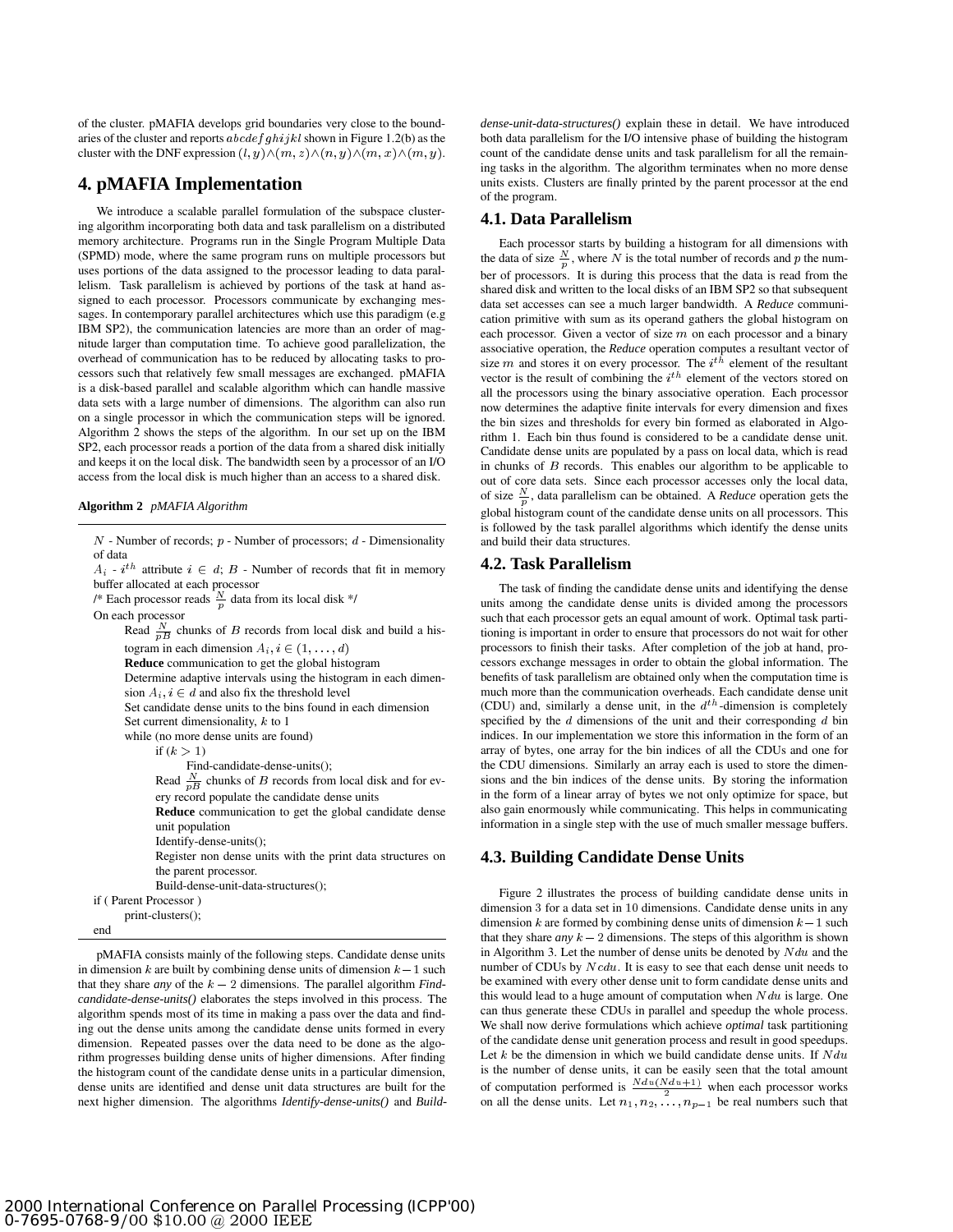



 $0 < n_1 < n_2 < \ldots < n_{p-1} < N du$  and divide the N du dense units into  $p$  parts such that each part of the dense unit array be processed by one of the  $p$  processors. The division of  $N du$  into  $p$  parts is such that each processor does an equal amount of work, equal to processor of rank *i* operates in the region between  $n_i$  and  $n_{i+1}$  comparing  $\frac{N du(N du + 1)}{N}$ . If the dense units from  $n_i$  to  $n_{i+1}$  with all the other dense units greater than  $n_i$ , we have

$$
N du * (n_{i+1} - n_i) - (\sum_{j=n_i}^{n_{i+1}-1} j) = \frac{N du(N du + 1)}{2p}
$$
 (1)

Solving the  $p-1$  equations iteratively for  $n_1, \ldots, n_{p-1}$ , starting from  $n<sub>1</sub>$ , one can obtain an optimal task partition for finding the candidate dense units. Having obtained the solution for  $n_i$ , the value of  $n_{i+1}$  can be obtained by solving the above quadratic equation. CDUs generated by the processors are communicated to the parent processor which concatenates the CDU dimension and bin arrays in the rank order of the processors. This information is *broadcast* to all the processors. Dense units which could not be combined with any other dense units are registered with the parent processor as a potential cluster in dimension  $k - 1$ . Candidate dense units are generated in parallel only when each processor is guaranteed to have a minimal amount of work. If  $Ncdu$  is less than a constant  $\tau$ , CDUs are generated by all processors by processing all the dense units.

It can be seen from Figure 2 that the process of CDU generation may lead to identical candidate dense units being formed. We need to identify the repeated CDUs and retain only the unique elements. Elimination of identical CDUs is not only necessary but also greatly reduces the time during the task parallel part of the algorithm. One needs to compare each CDU with every other CDU to identify the repeated elements, which results in an  $O(Ncdu^2)$  complexity algorithm. Thus, when  $N cdu$  is large we identify the repeated candidate dense units in parallel. This is similar



#### **Figure 1. (1) Grid Size (2) Cluster Discovered**

to the generation of the candidate dense units and task parallelism is obtained by solving the above  $(p - 1)$  equations iteratively and with  $N du$ being substituted by  $N cdu$ . Further, if the number of unique candidate dense units identified is still large,  $(>\tau)$ , we construct the data structures of the CDUs in parallel and finally exchange messages to obtain the global information. The steps of the algorithm are elaborated in Algorithm 4.

**Algorithm 3** *Find-candidate-dense-units()*

N cdu - Number of candidate dense units; CDU - Candidate dense unit  $N du$  - Number of dense units; p - Number of Processors;  $\tau$  - A constant On each Processor

if ( $N du > \tau$ )

Find the start and end indices of the portion of the dense unit array it has to process.

Build CDUs from its portion of the dense units.

**Send** the information of local CDU count, CDU dimensions and Bins to the parent processor.

**Send** non combinable dense unit information to the parent processor.

if ( Parent Processor )

**Recv** local CDU count, CDU dimension, CDU bin indices from all processors.

Compute total number of CDUs, N cdu and concatenate the CDU dimension and CDU bin indices in their rank order.

**Broadcast** N cdu and the concatenated CDU dimension and bin information.

**Recv** non combinable dense unit information and update the data structures used for printing clusters. Eliminate-repeat-CDUs();

else

Build candidate dense units of dimension  $k$  from all the dense units of dimension  $(k - 1)$ .

if ( Parent Processor )

Register non combinable dense units with the data structures used for printing clusters. Eliminate-repeat-CDUs();

### end

#### **4.4. Identification of Dense Units**

Candidate dense units have to be examined to determine which of them are actually dense. Each processor selects  $\frac{1}{p}$  of the candidate dense units to determine the dense units. The histogram count of each CDU is compared against the threshold of all the bins which form the CDU. A local count of the number of dense units found is maintained on each processor. A *Reduce* communication operation is now performed so that all processors have the information of the dense units from the set of candidate dense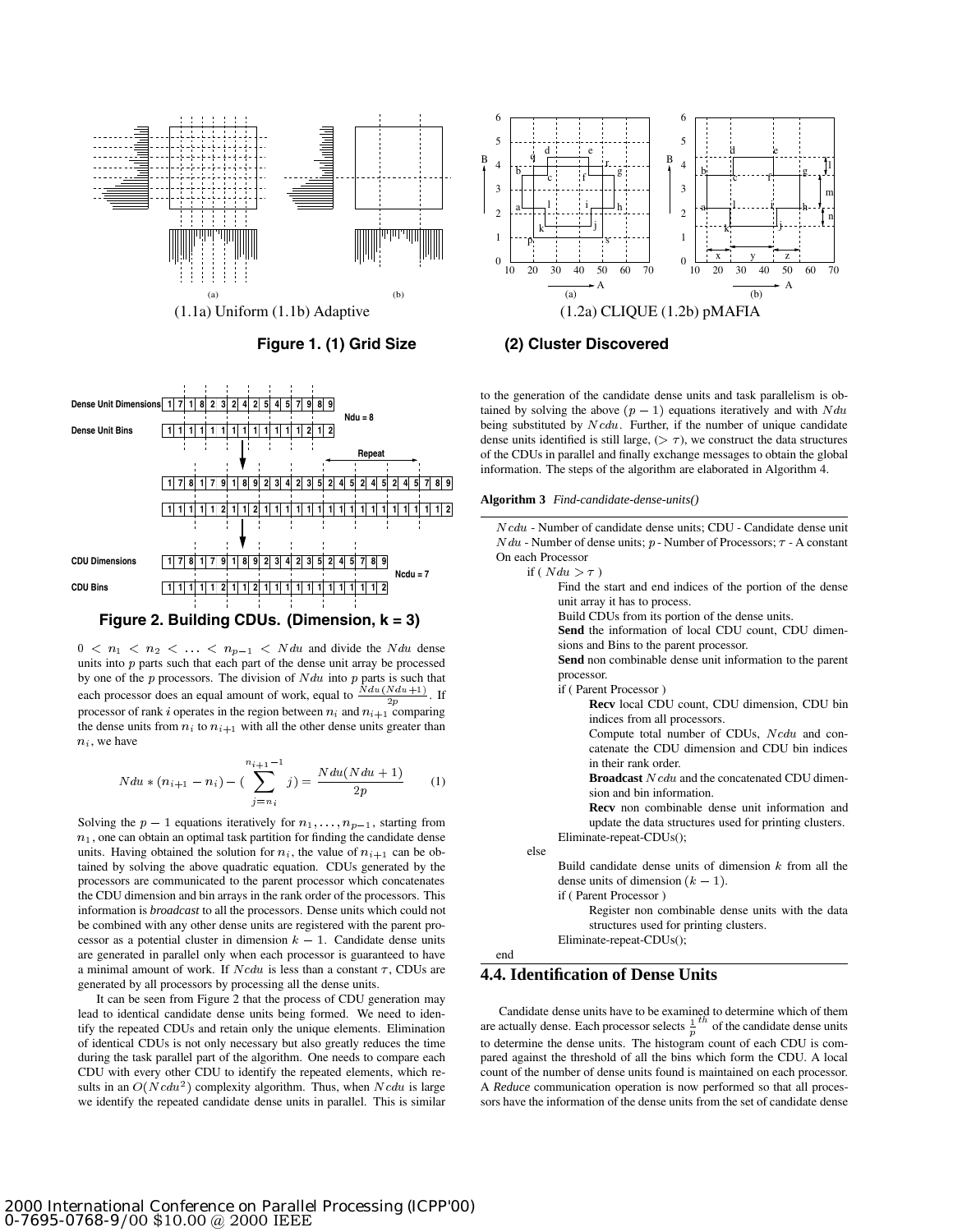#### **Algorithm 4** *Eliminate-repeat-CDUs()*

N repeat - repeated CDUs; On each Processor if (  $N cdu > \tau$  ) Find the start and end indices of the portion of the CDU array it has to process. Identify repeated CDUs in the entire CDU array as compared to the CDUs of its portion of the array. **Reduce** communication to obtain the global information of the repeated CDUs. Set the value of N repeat and  $N cdu = N cdu$  -N repeat. build-cdu-with-unique-elements(); else Identify the repeated CDUs. Set the value of N repeat and  $N c du = N c du - N r e$ eat. build-cdu-with-unique-elements(); end build-cdu-with-unique-elements(){ if (  $Ncdu > \tau$  ) Divide  $N cdu$  by  $p$  and find the start and end indices of the CDU array it has to process. Build the  $(\frac{1}{n})^{th}$  CDU dimension and Bin arrays removing the repeated CDU elements. **Send** the  $\left(\frac{1}{p}\right)^{th}$  CDU information formed to the parent processor. if ( Parent Processor ) **Recv** the  $(\frac{1}{p})^{th}$  CDU information from all the processors. Concatenate them in their rank order. **Broadcast** the global CDU information to all processors. else Build CDU data structures of the CDU dimensions and bins removing the repeated CDU elements. and the contract of the contract of the contract of the contract of the contract of the contract of the contract of end

units. Another *Reduce* communication operation is performed to obtain the global count of the number of dense units  $(N du)$  on all processors. If the number of candidate dense units is less than  $\tau$ , each processor works on all the candidate dense units to determine the dense units. Algorithm 5 shows the steps involved. As before, if the number of dense units is greater than  $\tau$ , the data structures of the dense units are constructed in parallel. It is important to note that we need to carefully divide the task of building the data structures as the dense units would not be distributed evenly. A linear search over the dense unit array is required to determine the start and end indices between which each processor operates for equal task distribution. Data structures of dense unit bin indices and their dimensions constructed in parallel are now merged with a *Reduce* communication operation. The steps of the algorithm is shown in Algorithm 6. The algorithm then proceeds to a higher dimension and starts building the candidate dense units. It terminates when there are no more candidate dense units.

After the cluster detection process is completed, the parent processor processes all the entries registered in its data structures for printing clusters. Clusters which are a proper subset of a higher dimension cluster are eliminated and only unique clusters of the highest dimensionality are presented to the end user. This increases the usability of the algorithm to a much greater extent. pMAFIA is an un-supervised clustering algorithm. The clusters discovered by the algorithm are dependent on two parameters,  $\alpha$  and  $\beta$ .  $\alpha$  indicates the magnitude of deviation of the histogram values from that of equidistribution. A value of  $\alpha$  greater than 1.5 has been accepted to be sufficient deviation to be considered significant in the field of statistics and data mining. Discovering clusters with higher values of  $\alpha$  yields clusters in the data set which are more dominant than the others in terms of the number of data points contained in the cluster. Hence, choosing a suitable value of  $\alpha$  is straightforward. The parameter  $\beta$  controls the process of finding adaptive grids.  $\beta$  controls the number of bins

formed in each dimension. A low value of  $\beta$  results in merging adjacent bins which have nearly identical histogram values. However, histogram values of adjacent bins are rarely the same. Thus a low value of  $\beta$  results in a large number of bins in each dimension with greater computation time and better cluster quality. High values of  $\beta$  results in merging all the bins in a given dimension and will yield poor quality clusters. Our algorithm is not very sensitive to the value of  $\beta$ . Clusters of high quality are discovered efficiently by pMAFIA when too low or too high values of  $\beta$  are avoided. A value of  $\beta$  in the range of 25% to 75% has worked well in our experiments.

#### **Algorithm 5** *Identify-dense-units()*

| On each Processor |                                                                                                                                                                                                                                           |
|-------------------|-------------------------------------------------------------------------------------------------------------------------------------------------------------------------------------------------------------------------------------------|
|                   | if ( $Ncdu > \tau$ )                                                                                                                                                                                                                      |
|                   | Divide $Ncdu$ by p. Find the start and end indices of the<br>portion of the CDU array which it has to process.<br>For each CDU in its portion of the array, compare the CDU<br>histogram count with the thresholds of the bins which form |
|                   | the CDU.                                                                                                                                                                                                                                  |
|                   | Determine if the CDU is <i>dense</i> or not. Maintain a local<br>count of the number of dense units detected.                                                                                                                             |
|                   | <b>Reduce</b> communication to get the dense unit information<br>of all the CDUs followed by another <b>Reduce</b> communica-<br>tion to get the total number of dense units $N \, du$ .                                                  |
| else              |                                                                                                                                                                                                                                           |
|                   | For all CDUs, Ncdu, compare the CDU histogram count<br>with the thresholds of the CDU bins.<br>Determine if the CDU is <i>dense</i> or not. Find the total num-<br>ber of dense units $N du$ .                                            |
| end               |                                                                                                                                                                                                                                           |

**Algorithm 6** *Build-dense-unit-data-structures()*

| On each Processor                                            |
|--------------------------------------------------------------|
| if ( $Ndu > \tau$ )                                          |
| Divide $N du$ by $p$ . Find the start and end indices of the |
| CDU array on which it has to process.                        |
| Construct the data structures related to the dimension and   |
| bin indices of the dense units from its portion of the CDU   |
| array.                                                       |
| <b>Reduce</b> communication to get the global information of |
| the data structures of the dense units.                      |
| else                                                         |
| From all CDUs, construct data structures related to the di-  |
| mension and bin indices of the dense units.                  |
| end                                                          |

### **4.5. Analysis**

Let  $k$  represent the highest dimensionality of any dense unit in the data set. The running time of the algorithm is exponential in  $k$ . This is due to the fact that if a dense cell exists in  $k$  dimensions, then all its projections in a subset of k dimensions,  $O(2^k)$  combinations, are also dense. Thus one needs to check for clusters in all possible subspaces among the  $k$  cluster dimensions. However, with the use of adaptive grids the number of candidate dense units is greatly reduced and thus enables pMAFIA to scale gracefully with the dimensionality of the data set and the data set size. Let  $\alpha$  be the constant for communication and S be the size of messages exchanged among processors and  $N$ , the total number of records. Also, let B be the number of records that fit in memory buffer on each processor and let  $\gamma$  be the I/O access time for a block of B records from the local disk. The computation time complexity of the algorithm is then  $O(c^k)$ , where c is a constant. The total I/O time on each processor is  $O(\frac{N}{pB}k\gamma)$  as each processor has to read just  $\frac{N}{p}$  part of the data in chunks of B records. The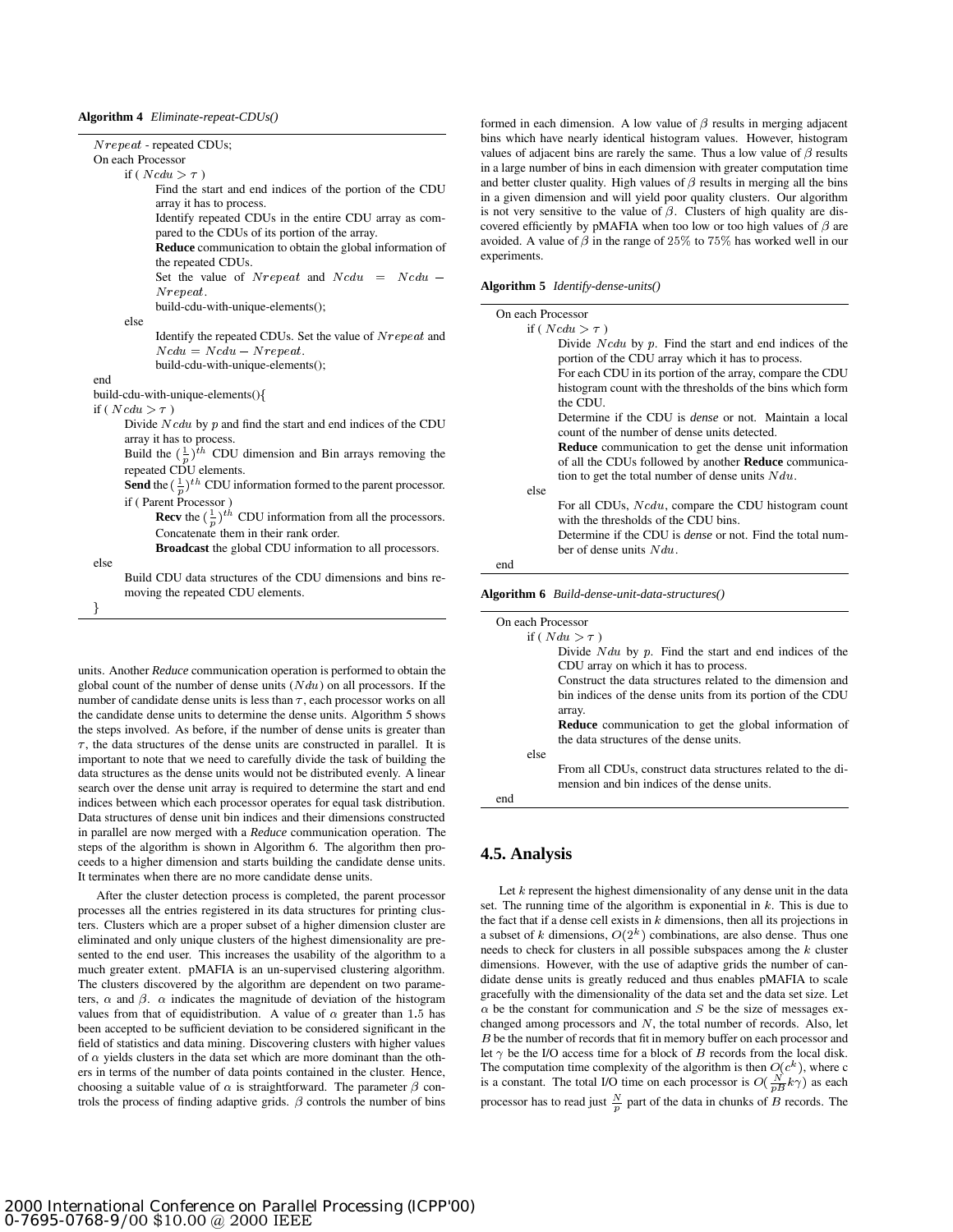factor of  $k$  is due to the  $k$  passes required over the database before the algorithm terminates. The communication time is  $O(\alpha Spk)$ . The total time complexity of the algorithm is then  $O(c^k + \frac{N}{nB}k\gamma + \alpha Spk)$ . The running time on a single processor can simply be obtained by substituting  $p = 1$ and  $S = 0$ , as there will be no communication.

# **5. Performance Evaluation**

Our implementation of pMAFIA is on an IBM SP2, which is a collection of IBM RS/6000 workstations connected with a fast communication switch. In our setup of 16 processors, each processor is a 120MHz thin node with 128MB main memory, and a 2GB disk on each node of which 1GB is available as scratch space. The communication switch has a latency of 29.3 milliseconds and the bandwidth is 102 MB/sec (uni-directional) and 113 MB/sec (bi-directional). We use Message Passing Interface (MPI) for communication between processors.

#### **5.1. Data Sets**

We created a data generator to produce the data sets used in our experimental results. The data generator takes from the user the extents of the cluster in every dimension of the subspace in which it is embedded. Data can vary between any user specified maximum and minimum values for all attributes and clusters can have arbitrary shapes instead of just hyperrectangular regions. The attribute values in the dimensions of the subspace in which the cluster is defined is generated as follows. All dimensions are scaled to lie in the range  $[0,\ldots,100]$ . Data points are generated such that each unit cube, part of the user defined cluster, in this scaled space contains *at least* one point. The data so generated is scaled back appropriately into the user specified attribute ranges. This method, as against randomly populating the user defined cluster region as used in [2], ensures that we have a cluster exactly as defined by the user and helps to validate the results. For the remaining attributes we select a value at random from a uniform distribution over the entire range of the attribute. We use a better random number generator called the Inversive Congruential Generator [6] as long sequences of Unix random number generators (LCGs) exhibit regular behavior by falling into specific planes. An additional 10% noise records is added to the data set. Values for all the attributes in these noise records are independently drawn at random over the entire range of the attribute. Also, user specified cluster definition is permuted to ensure no dependency on the order of input records.

### **5.2. Experimental Results**

We present performance results of pMAFIA in terms of the speedups on different number of processors, scalability of the algorithm with the database size and scalability of the algorithm with dimensionality of the data and cluster dimensionality. Further, we compare CLIQUE with pMAFIA, followed by results of the improvement in quality of the clustering obtained by our algorithm. In the results we report below time taken for data to be read from the shared disk onto the local disks of the processors is not included as data is read over an NFS and this time varies greatly based on the network activity. We first report the results on the synthetic data sets followed by the results on real data.

### **5.3. Parallel Performance**

Figure 3 presents the times obtained by pMAFIA. The results are on a <sup>30</sup> dimensional data set with 8:3 million records containing 5 clusters each in a different <sup>6</sup> dimensional subspace. The threshold percentages were automatically set by the algorithm for bins in all the dimensions based on the data distribution. From the plot it can be seen that we have achieved near linear speedups. This is due to the algorithm being heavily data parallel and time for computation goes down linearly with the increase in the number of processors. We observed that bulk of the time is taken in populating

**Table 1. Execution times (in secs)**

|               | Number of Processors |         |        |        |        |  |  |  |
|---------------|----------------------|---------|--------|--------|--------|--|--|--|
|               |                      |         |        |        |        |  |  |  |
| <b>pMAFIA</b> | 32.15                | 17.73   | 8.34   | 5.08   | 4.51   |  |  |  |
| <b>CLIOUE</b> | 2469 12              | 1324.51 | 664.65 | 338.19 | 184.36 |  |  |  |

the candidate dense units which is completely data parallel. Communication overhead introduced due to the parallel algorithm is negligible as compared to the total time. The time taken to build the initial histogram is also a very small percentage of the total time. Further, we observed that the I/O time decreases with the increase in the number of processors as expected due to the data parallelism.



**Figure 3. Parallel run times of pMAFIA**

#### **5.4. Effect of using Adaptive Grids**

Figure 4 shows the speedup obtained over CLIQUE on different number of processors. The results are for a database with 300,000 records in <sup>15</sup> dimensions with one cluster embedded in a <sup>5</sup> dimensional subspace. We set the threshold percentages for the bins in various dimensions depending on the bin size based on Algorithm 1. However, while running CLIQUE we set the threshold  $\tau$  to a uniform high value of 2% in all dimensions so that it could discard a larger number of candidate dense units in every pass over the data. Each dimension is divided into <sup>10</sup> bins for the results reported for CLIQUE. We see good parallelization for both CLIQUE and pMAFIA from the Table 1. Figure 4 shows that pMAFIA performs <sup>40</sup> to <sup>80</sup> times better than CLIQUE for this data set. The results presented for CLIQUE are using the CDU generation algorithm in [2]. This speedup is due to the minimal set of bins in each dimension based on its *interestingness* as observed from the data histogram in every dimension. This results in a set of candidate dense units much lower than the one obtained by equal number of bins in all dimensions. Table 1 shows the comparative execution times of pMAFIA and CLIQUE for the data set used in Figure 4.



**Figure 4. Speedup of pMAFIA over CLIQUE**

#### **5.5. Adaptive Grids and Computation Complexity**

We generated a data set containing a *single* <sup>7</sup> dimensional cluster in a <sup>10</sup> dimensional data space. The data set contained 5:4 million records. In this experiment we ran pMAFIA and compared it with our modified implementation of  $[2]$  where candidate dense units in dimension k are formed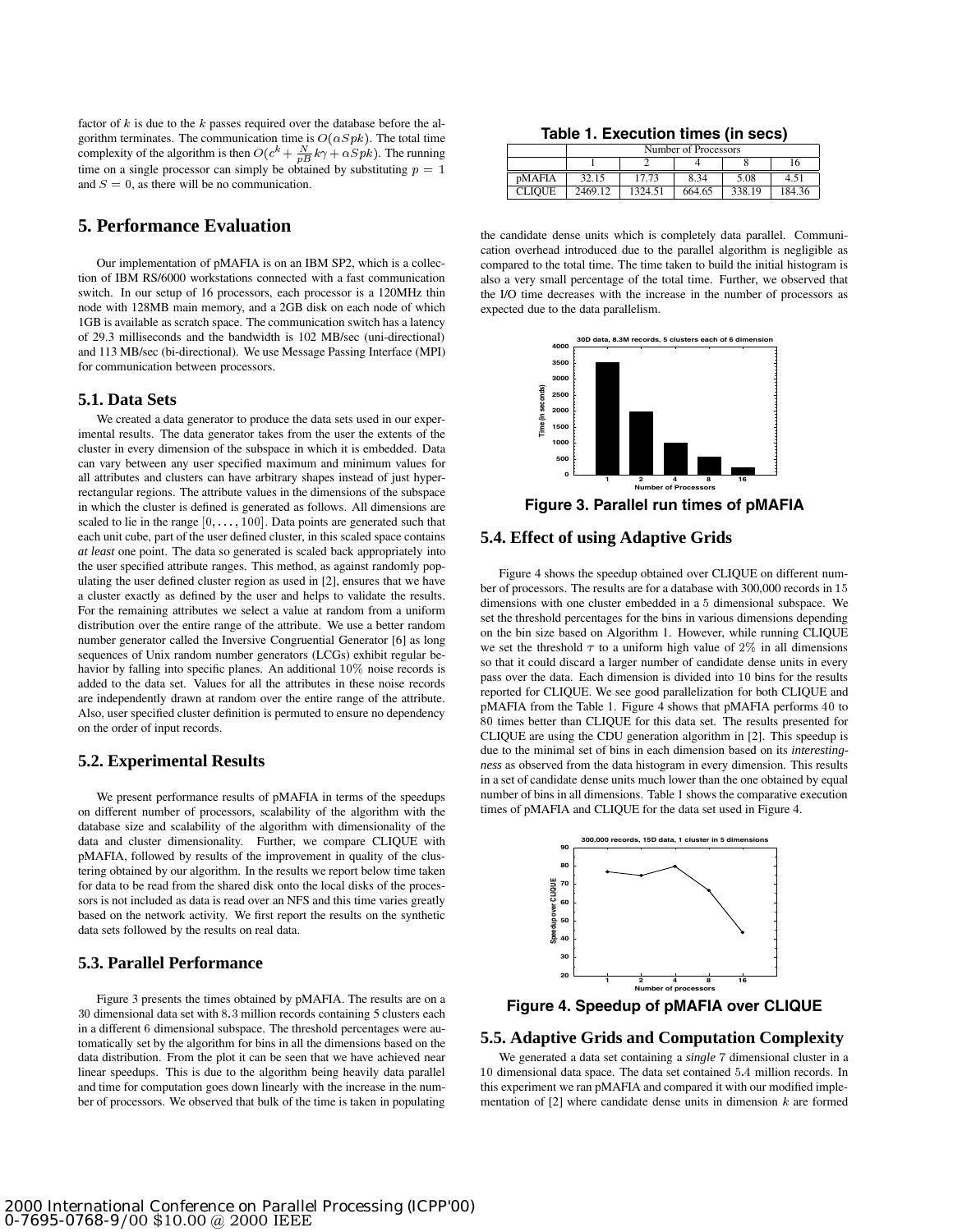

**Figure 5. Scalability with database size**

by combining  $k-1$  dimensional dense units which share *any*  $k-2$  dimensions. This modification of the algorithm drastically increases the search space for finding the embedded clusters. Table 2 shows the number of CDUs (Ncdu) and the number of dense units (Ndu) generated in this experiment. Results presented for [2] are with <sup>10</sup> uniform sized bins in each dimension and a threshold percentage of 1% for all dimensions. pMAFIA discovered correctly the single cluster embedded. However, CLIQUE discovered <sup>75</sup> unique clusters each of dimension <sup>6</sup> and <sup>546</sup> unique clusters each of dimension <sup>7</sup>. Most of these clusters contained at least one cluster dimension which was not part of the original defined cluster. The increase in the search space of the algorithm detects all embedded clusters. Since [2] treats all dimensions of the data set in the same way by forming uniform sized grids, its computation time grows drastically. However, pMAFIA exploits the data distribution in each dimension by forming adaptive grids and thus greatly reduces the computation time by forming as few bins as required in each dimension. This results in very few candidate dense units being generated as seen in Table 2. For this experiment on a <sup>400</sup> MHz Pentium II processor, pMAFIA took just <sup>691</sup> seconds while the modified implementation of CLIQUE took <sup>79162</sup> seconds resulting in a factor of 114:56 speedup.

**Table 2. CDUs generated: pMAFIA, CLIQUE**

| Dimension     |      |      |      |       |       |       |       |      |
|---------------|------|------|------|-------|-------|-------|-------|------|
| <b>pMAFIA</b> | Nedu | 21   | 35   | 35    | 41    |       |       |      |
|               | Ndu  | 41   |      |       | 41    |       |       |      |
| <b>CLIOUE</b> | Nedu | 2313 | 5739 | 19215 | 38484 | 42836 | 24804 | 5820 |
|               | Ndu  | 535  | 1572 | 3337  | 3870  | 2312  | 546   |      |

#### **5.6. Scalability with Database Size**

Figure 5 shows the results for scalability with the database size for a <sup>20</sup> dimensional data with the number of records ranging from 1:45 million to 11:8 million. There were 5 clusters embedded in <sup>5</sup> different <sup>5</sup>-dimensional subspaces. The results reported are on <sup>16</sup> processors. The thresholds for different bins were determined automatically by Algorithm 1. The time spent in cluster detection almost shows a direct linear relationship with the database size. The linear behavior is because the number of passes over the database depends only on the dimensionality of the embedded cluster. An increase in the size of the database just means that more data has to be scanned on every pass over the database while finding the dense units resulting in a linear increase in time.

#### **5.7. Scalability with Data and Cluster Dimensions**

In Figure 6 we see that pMAFIA scales very well with the increase in data dimension. The results shown are on a data set of 250; <sup>000</sup> records with <sup>3</sup> clusters each in a five dimensional subspace, with a total of <sup>9</sup> distinct dimensions. The results reported are on <sup>16</sup> processors with similar behavior observed on other number of processors. The linear behavior is due to the fact that our algorithm makes use of data distribution in every dimension and only depends on the number of distinct cluster dimensions. CLIQUE not only depends on distinct cluster dimensions but also on the data dimensionality. Hence it exhibits a quadratic behavior with respect to the data dimensionality as reported in [2].

Figure 7 shows the scalability observed with increasing cluster dimensionality in pMAFIA. The results reported are for a <sup>50</sup>-dimensional data set with 650,000 records containing 1 cluster on 16 processors. Results show that the time increase with cluster dimensionality reflects the time



**Figure 6. Scalability with Data Dimension**

complexity of the algorithm, which is exponential in the number of distinct cluster dimensions. Similar behavior is observed on other number of processors.



**Figure 7. Scalability with Cluster Dimension**

# **5.8. Quality of Results**

We compare the quality of the results obtained by pMAFIA with those of CLIQUE, shown in Table 3. The results are for a relatively small data set with 400; <sup>000</sup> records in <sup>10</sup> dimensions with <sup>2</sup> clusters each in a different <sup>4</sup> dimensional subspace. We ran our parallelized version of CLIQUE on <sup>16</sup> processors. In the first case we set the number of bins to be 10 in every dimension and also set a threshold of 1% uniformly in all dimensions (as implemented in CLIQUE). In the second case we set arbitrary number of bins in each dimension (with a minimum of 5 bins to a maximum of 20 bins per dimension). The threshold in each dimension is set to 1%. In the first case CLIQUE reported the correct dimensions of the 2 clusters, however, it detected the 2 clusters only partially and large parts of the clusters were thrown away as outliers. In the second run, with a variable number of bins in each dimension, it completely failed to detect one of the clusters and, as before, the single cluster was partially detected. This is due to the inherent nature of CLIQUE which uses fixed discretization of the dimensions and hence results in a loss in the quality of the cluster obtained. For real life data sets validation of the results obtained would be a very hard task and thus bin selection would be a non trivial problem. When we ran pMAFIA on the same data set on 16 processors, both the clusters and the cluster boundaries in each dimension were accurately reported.

**Table 3. Quality of Clustering**

|                        | <b>Cluster Dimensions</b>  | <b>Clusters Discovered</b> |
|------------------------|----------------------------|----------------------------|
| CLIOUE (fixed 10 bins) | $\{1,7,8,9\}, \{2,3,4,5\}$ | $\{1,7,8,9\}, \{2,3,4,5\}$ |
| CLIQUE (variable bins) | ${1,7,8,9}, {2,3,4,5}$     | 2,3,4,5                    |
| MAFIA                  | ${1,7,8,9}, {2,3,4,5}$     | $\{1,7,8,9\}, \{2,3,4,5\}$ |

# **5.9. Real Data Sets**

We applied pMAFIA on three real world data sets to discover embedded clusters in different subspaces. The data sets used are of very high dimensionality. Although the data set size is small compared to the synthetic data sets used in our experiments, we report the results mainly to illustrate the applicability of pMAFIA, a completely un-supervised data mining algorithm, on real world problems. Our experiments show that for such data sets task parallelism is more effective than data parallelism. However, it is easy to see that one would gain enormously from both task and data parallelism with the increase in the data set size.